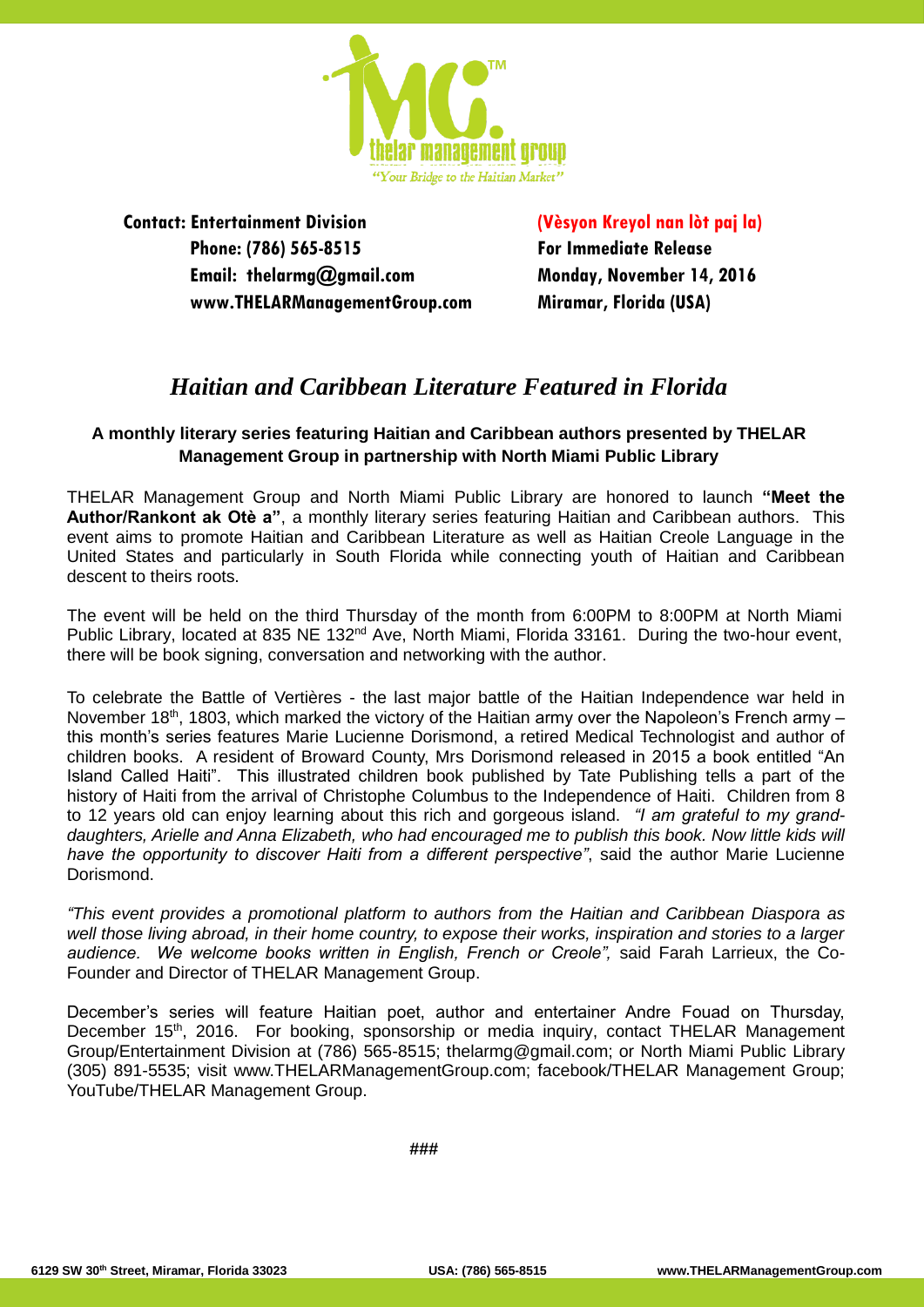

### **About THELAR Management Group**

Founded in Haiti in 2002, THÉLAR Management Group, LLC is a marketing company specialized in creative, arts, cultural and entertainment industry. The company's vision is to provide to clients toplevel professional marketing and advertising services as a catalyst to their increased visibility within the Haitian market. TMG is designed to serve clients locally, nationally and internationally with two major divisions: THÉLAR Advertising and THÉLAR Entertainment.

#### **About North Miami Public Library**

North Miami Public Library's mission is to serve the entirety of North Miami's diverse community through the provision of appropriate collections, technology and services in an atmosphere that is comfortable, relaxing nurturing and accessible. The Library and its knowledgeable, skilled, friendly and helpful Staff are committed to fostering independent lifelong learning, personal growth and development, intellectual stimulation, cultural enrichment and a love of reading.

**(Vèsyon Kreyol nan lòt paj la)**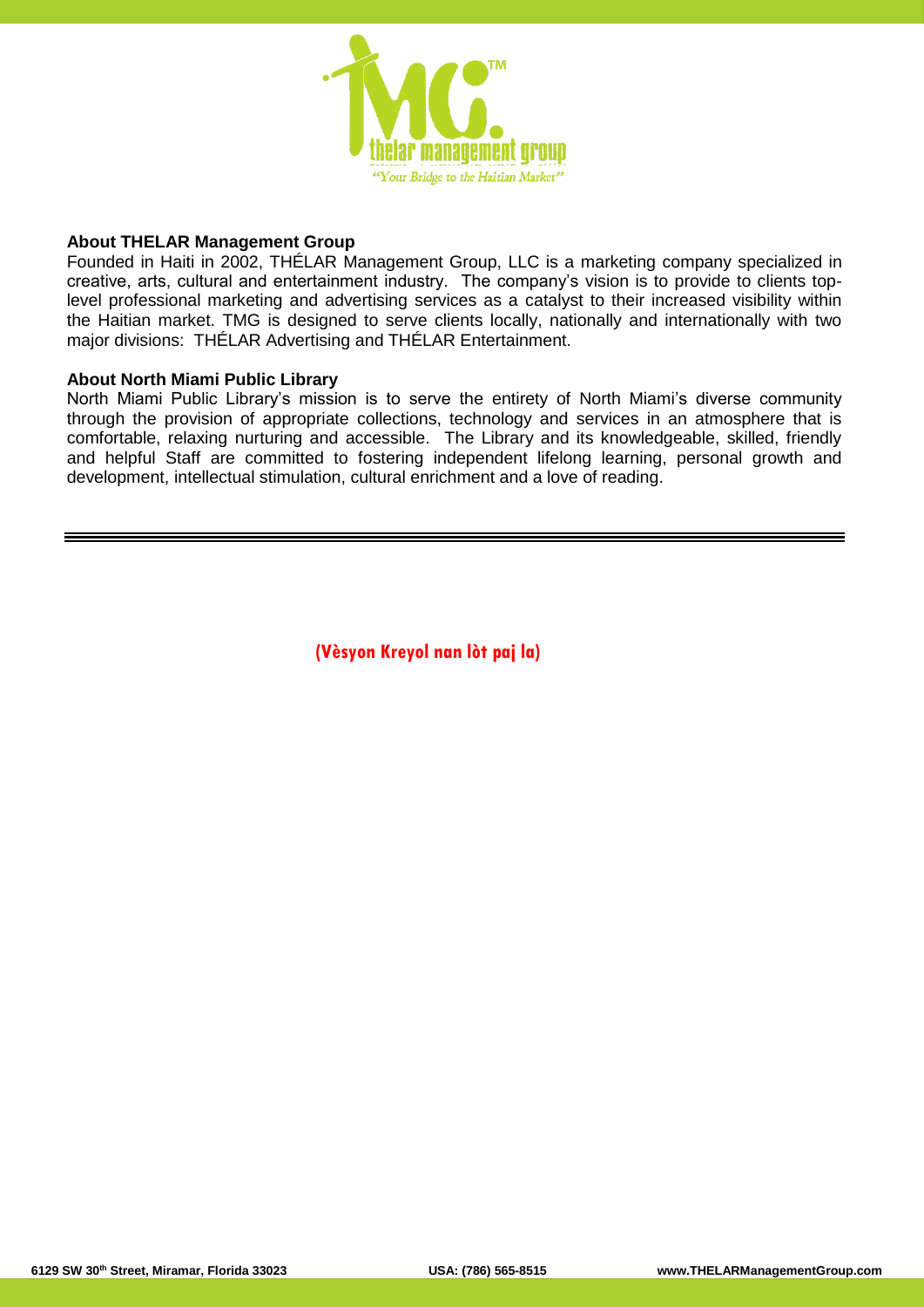

**Kontak: Divizion Divètisman Tel: (786) 565-8515 Kouryèl : thelarmg@gmail.com www.THELARManagementGroup.com**  **(Version Française à la page suivante) Pou difizyon imedyat Lendi 14 Novanb 2016 Miyami, Florid (Etazini)**

# *Literati Ayisyen ak Karayibeyen an vedèt nan Florid*

### **THELAR Management Group an kolaborasyon avèk Bibliyotèk Piblik North Miami ap prezante yon seri literè chak mwa avèk otè ayisyen ak karayibeyen**

Se avèk anpil lonè ke THELAR Management Group ak Bibliyotèk Piblik North Miami ap lanse **"Meet the Author/Rankont ak Otè a"**, yon seri literè ki ap fèt chak mwa ki ap prezante otè ayisyen ak karayibeyen. Evènman sa a gen pou objektif pou l' ankouraje literati ayisyen ak karayibeyen ansanm ak lang kreyòl ayisyen an nan peyi Etazini, patikilyèman nan Sid Florid lan pandan y'ap konekte jèn desandan ayisyen ak karayibeyen ak rasin yo.

Evènman sa ap fèt chak twazyèm Jedi nan mwa a soti 6è rive 8è nan aswè nan Bibliyotèk Piblik North Miami, ki chita nan 835 NE 132nd Ave, North Miami, Florid 33161. Pandan evennman ki ap dire dezèd tan, pral gen vant siyati, rankont ak konvèsasyon ak otè a.

Pou selebre batay Vertyè a - dènye pi gwo batay nan lagè pou Endepandans peyi Ayiti ki te fèt 18 Novanm 1803 e ki te make viktwa lame ayisyen an sou lame franse Napoleon a - seri literè sa ap prezante Marie Lucienne Dorismond, yon ekspè nan Medical Technologist ki retrète e ki se otè yon liv pou timoun. Yon rezidan nan Broward County, Madam Dorismond pibliye an 2015 yon liv ki titre "An Island called Haiti". Liv ilistre pou timoun sa a te pibliye pa Tate Publishing, rakonte yon pati nan listwa peyi Ayiti soti nan debakman Christophe Columb jiske nan Endepandans peyi a. Timoun soti 8 pou rive 12 lane kapab kontan aprann sou richès ak bèlte zile sa a*. "Mwen rekonesan anpil a pitit-pitit mwen yo, Arielle ak Anna-Elizabeth, ki te ankouraje m' pibliye liv sa a. Koulye a, timoun piti yo kapab genyen opòtinite pou yo dekouvri Ayiti dapre yon pèspektiv diferan"*, te deklare otè a Marie Lucienne Dorismond.

*"Evènman sa se yon platfòm pou otè soti nan dyaspora ayisyen an ak karayibeyen an, ansanm ak sila yo ki ap viv nan peyii yo, pou ekspoze zèv yo, enspirasyon ak listwa yo bay yon pi gwo piblik. Nou aksepte liv ekri nan lang angle, franse oswa kreyòl",* te di Farah Larrieux, ko-fondatè a ak Direktè Management Group.

Nan mwa Desanm nan n'ap prezante Andre Fouad, yon powèt, otè ak atis ayisyen jou ki ap Jedi, 15 Desanm 2016. Pou anrjistreman, parennaj oswa medya, kontakte THELAR Management Group/ Entertainment Division nan (786) 565-8515; thelarmg@gmail.com; ou North Miami Public Library (305) 891-5535; vizite www.THELARManagementGroup.com; facebook/THELAR Management Group; YouTube/THELAR Management Group.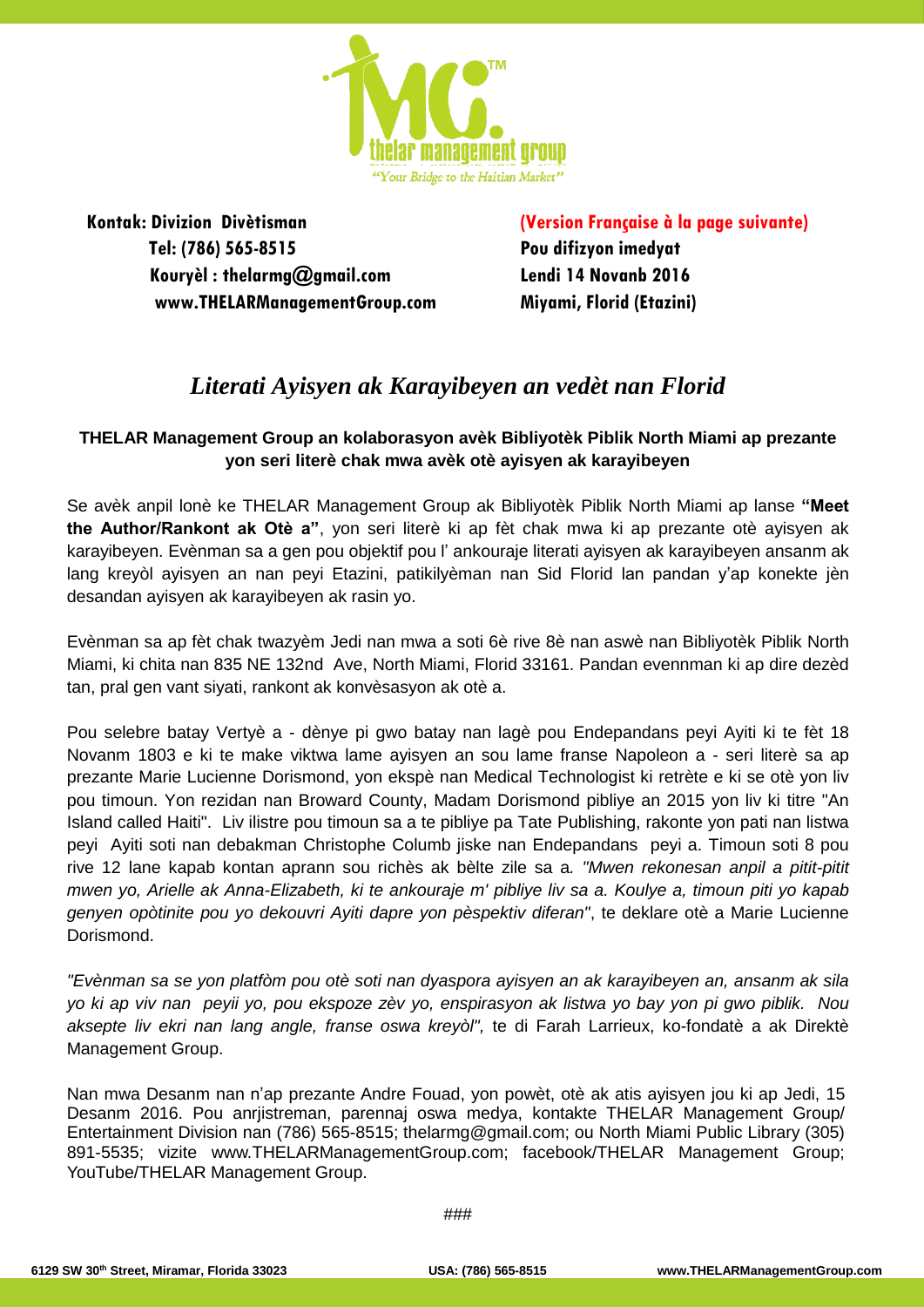

#### A pwopo de THELAR Management Group

Fonde an Ayiti an 2002, THÉLAR Management Group, LLC se yon konpayi maketing espesyalize nan endistri kreyatif, atizana, kiltirèl ak amizman. Vizyon konpayi an se bay kliyan yo yon lòt nivo sèvis maketing ak piblisite pwofesyonèl kòm yon katalis vizyèl pou ogmante prezans yo nan mache ayisyen an. TMG kapab sèvi kliyan lokal, nasyonal e entènasyonak ak de divizyon: : THÉLAR Advertising and THÉLAR Entertainment.

#### A pwopo de Bibliyotèk Piblik North Miami

Misyon Bibliyotèk Piblik North Miami an se sèvi antyeman divès kominote North Miami ak yon varyete koleksyon ki apwopriye, teknoloji ak sèvis nan yon atmosfè ki konfòtab, ki pemèt moun detann yo, ki ankourajan e ki aksesib. Bibliyotèk la, gras a ak anplwaye li yo ki plen konesans, ki kalifye, ki senpatik ak itil, pran angajman pou li ankouraje aprantisaj endepandan pou reyisit lavi, kwasans pèsonèl ak devlopman, aktivite entelektyèl, anrichisman kiltirèl ak lanmou pou lekti.

**(Version Française à la page suivante)**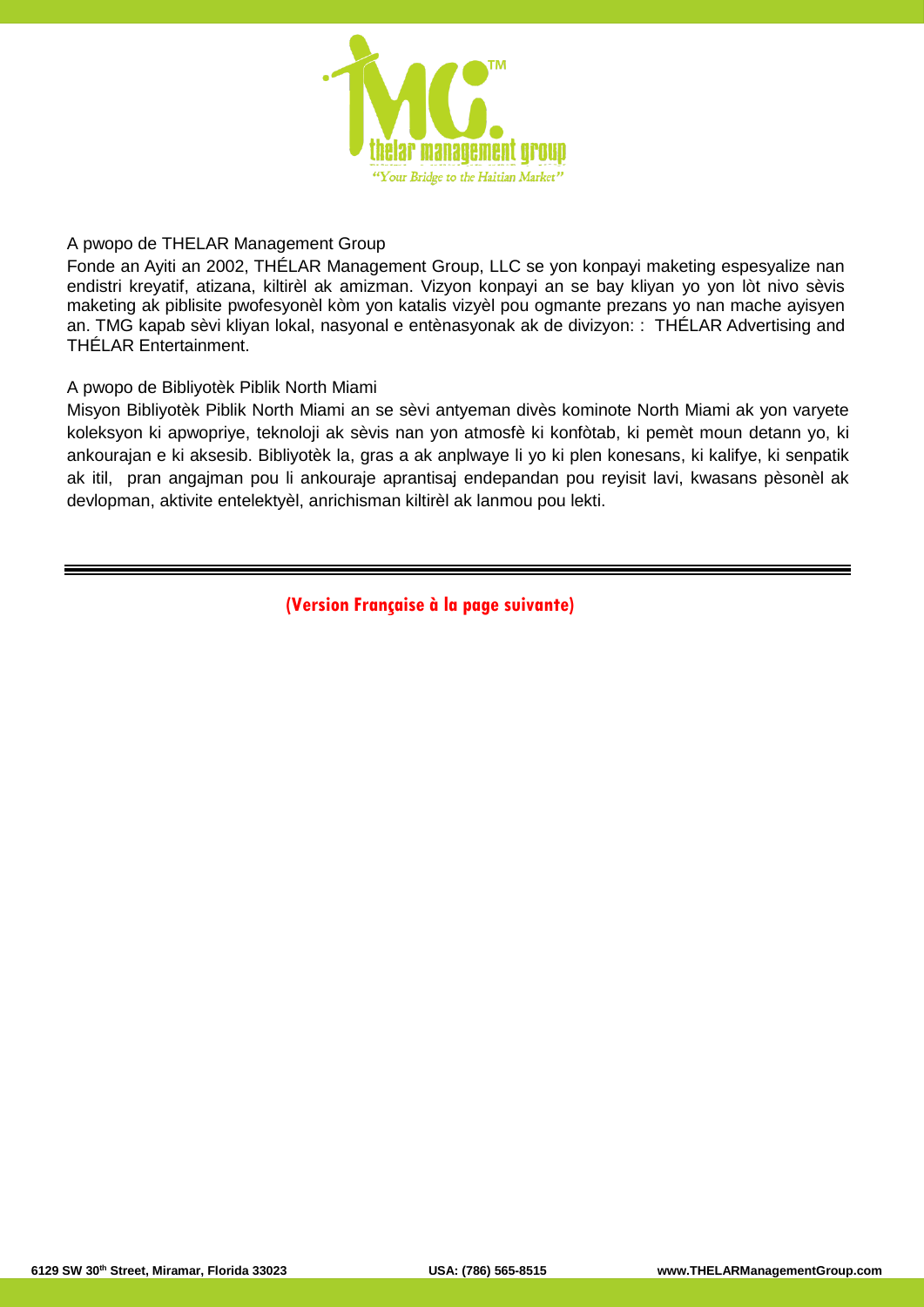

**Contact: Division Divertissement Tél: (786) 565-8515 Courriel : thelarmg@gmail.com www.THELARManagementGroup.com**  **Pour diffusion immédiate Lundi 14 Novembre 2016 Miami, Floride (E.U)**

# *Littératures haïtienne et caraïbéenne en vedette en Floride*

**Une série littéraire mensuelle mettant en vedette des auteurs haïtiens et caraïbéens présentée par THELAR Management Group en collaboration avec la Bibliothèque Publique de North Miami** 

THELAR Management Group et la Bibliothèque Publique de North Miami sont honorés de lancer *"Meet the Author/Rankont ak Otè a"*, une série littéraire mensuelle présentant des auteurs haïtiens et caraïbéens. Cet événement vise à promouvoir les littératures haïtienne et caribéenne ainsi que la langue créole haïtienne aux États-Unis et en particulier dans le Sud de la Floride tout en reliant les jeunes d'origine haïtienne et caribéenne à leurs racines.

L'événement aura lieu le troisième jeudi du mois de 6h à 8h du soir à la Bibliothèque Publique de North Miami, située au 835 NE 132<sup>nd</sup> Ave, North Miami, Floride 33161. Pendant cet événement de deux heures, il y aura vente-signature, rencontre et conversation avec l'auteur.

Pour commémorer la bataille de Vertières, la dernière grande bataille de la guerre d'Indépendance haïtienne qui a eu lieu le 18 novembre 1803, marquant la victoire de l'armée haïtienne sur l'armée française de Napoléon, Marie Lucienne Dorismond, une auteure de livres pour enfants, sera à l'honneur. Résidente du comté de Broward, Mme Dorismond a publié en 2015 un livre intitulé *"An Island Called Haiti"*. Ce livre illustré publié par Tate Publishing relate une partie de l'histoire d'Haïti depuis l'arrivée de Christophe Colomb à l'Indépendance d'Haïti. Les enfants de 8 à 12 ans peuvent profiter de cet ouvrage pour apprendre plus de cette île riche et magnifique. *«Je suis reconnaissante envers mes petites-filles, Arielle et Anna Elizabeth, qui m'avaient encouragé à publier ce livre. Maintenant, les petits enfants auront l'occasion de découvrir Haïti d'un point de vue différent »*, a déclaré l'auteur Marie Lucienne Dorismond.

*"Cet événement fournit une plateforme promotionnelle aux auteurs de la diaspora haïtienne et caribéenne ainsi qu'à ceux qui vivent à l'étranger dans leur pays d'origine afin d'exposer leurs œuvres, leur inspiration et leurs histoires à un public plus large. Nous accueillons des ouvrages publiés en anglais, en français ou en créole"*, a déclaré Farah Larrieux, cofondatrice et directrice du THELAR Management Group.